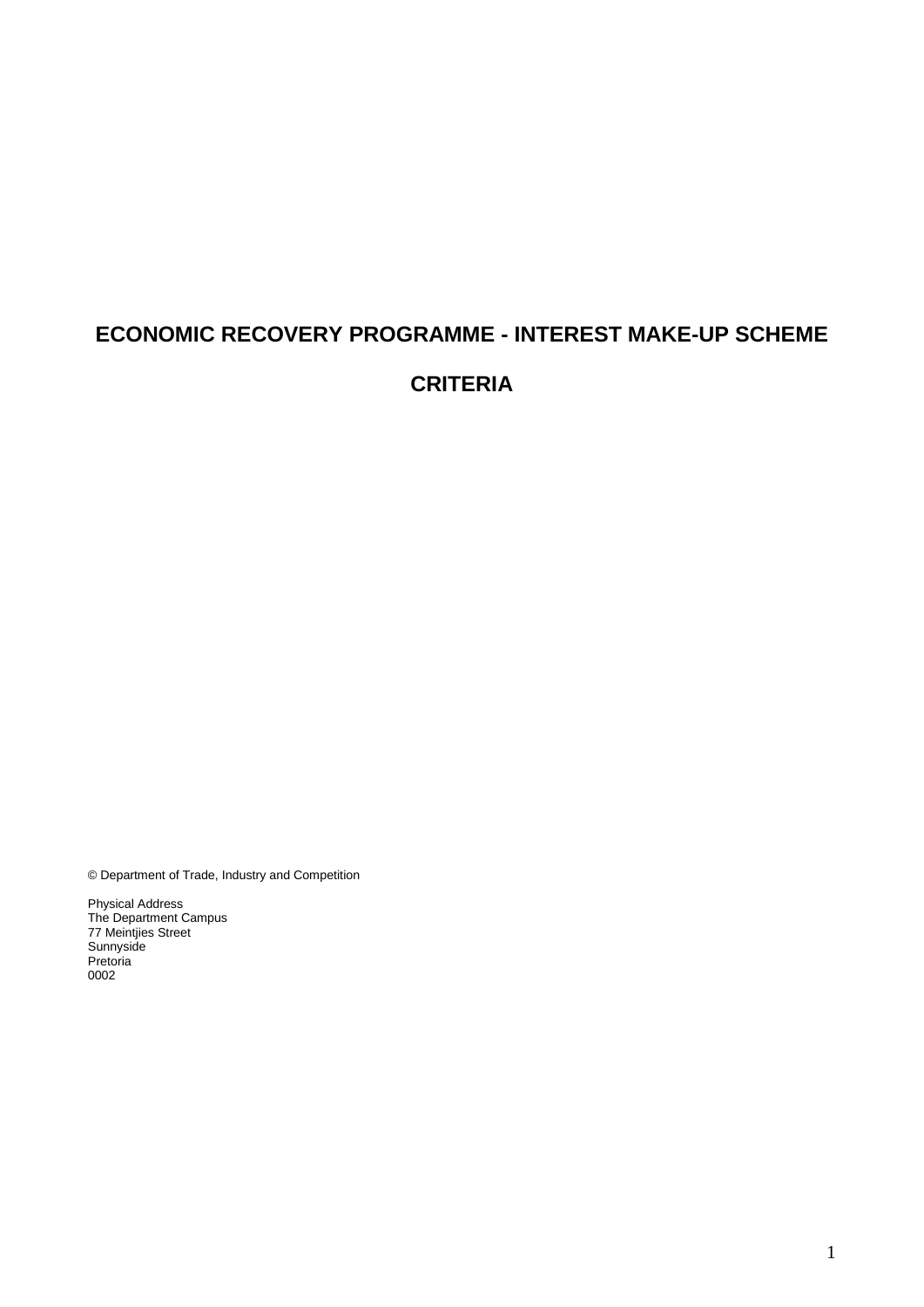# **Table of Contents**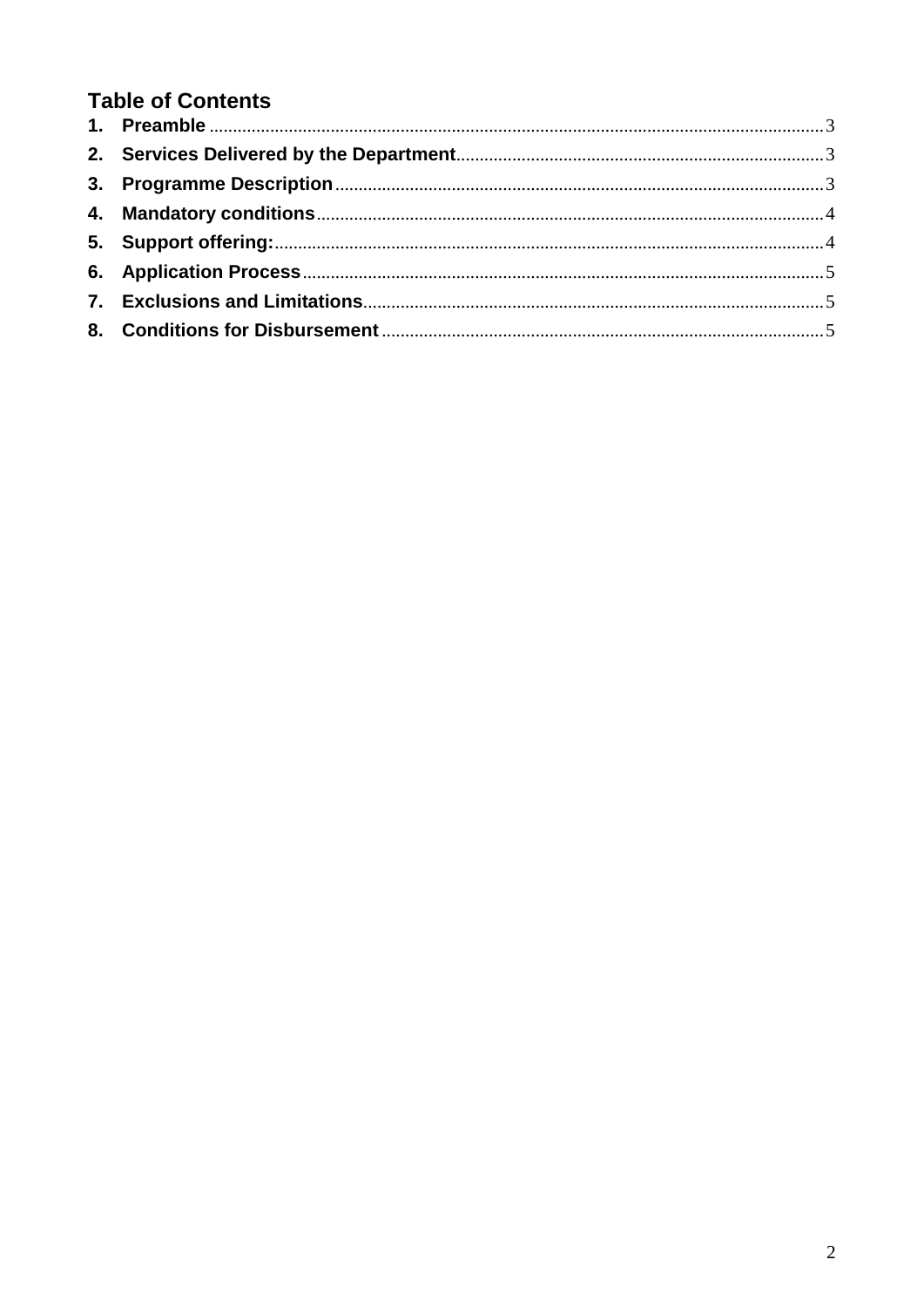# <span id="page-2-0"></span>**1. Preamble**

1.1 The COVID 19 pandemic has created profound disruptions to the economy that has negatively affected companies. As part of its Economic Recovery Programme, an Interest Make-Up Scheme will be implemented by the Department of Trade, Industry and Competition (**the dtic**) to assist companies in "financial distress" while sustaining existing jobs and productive capacity. The scheme will be implemented alongside other private and public sector economic support initiatives.

# <span id="page-2-1"></span>**2. Services Delivered by the Department**

- 2.1 No fees or charges are levied by the Department for the processing or evaluation of any applications or claims.
- 2.2 **the dtic** will only disclose information pertaining to an application or claim to the applicant directly,
- 2.3 Approval of applications will be subject to the availability of funds and compliance with the programme guidelines and relevant provisions of the Public Finance Management Act (PFMA).

#### <span id="page-2-2"></span>**3. Programme Description**

- 3.1 The objectives of the scheme are to:
- 3.1.1 Provide support to companies that are "financially distressed" as an impact of the Covid-19 pandemic. In terms of this scheme, this means that the company:
	- 3.1.1.1 is unlikely to pay all of its debts as they become due and payable for the upcoming six months,
	- 3.1.1.2 is unable to fund its operating activities within the immediate ensuing six months, and
	- 3.1.1.3 with the support provided the company can prove that it has a fair chance of recovery.
- 3.2 The scheme will support distressed companies in the manufacturing and related sectors of the economy with a focus on promoting economic inclusion to support equitable economic growth through:
- 3.2.1 Increasing the localisation of production activities within the value chain.
- 3.2.2 Increasing worker participation as shareholders, especially Women, Youth and People living with disabilities.
- 3.2.3 Maintaining current employment.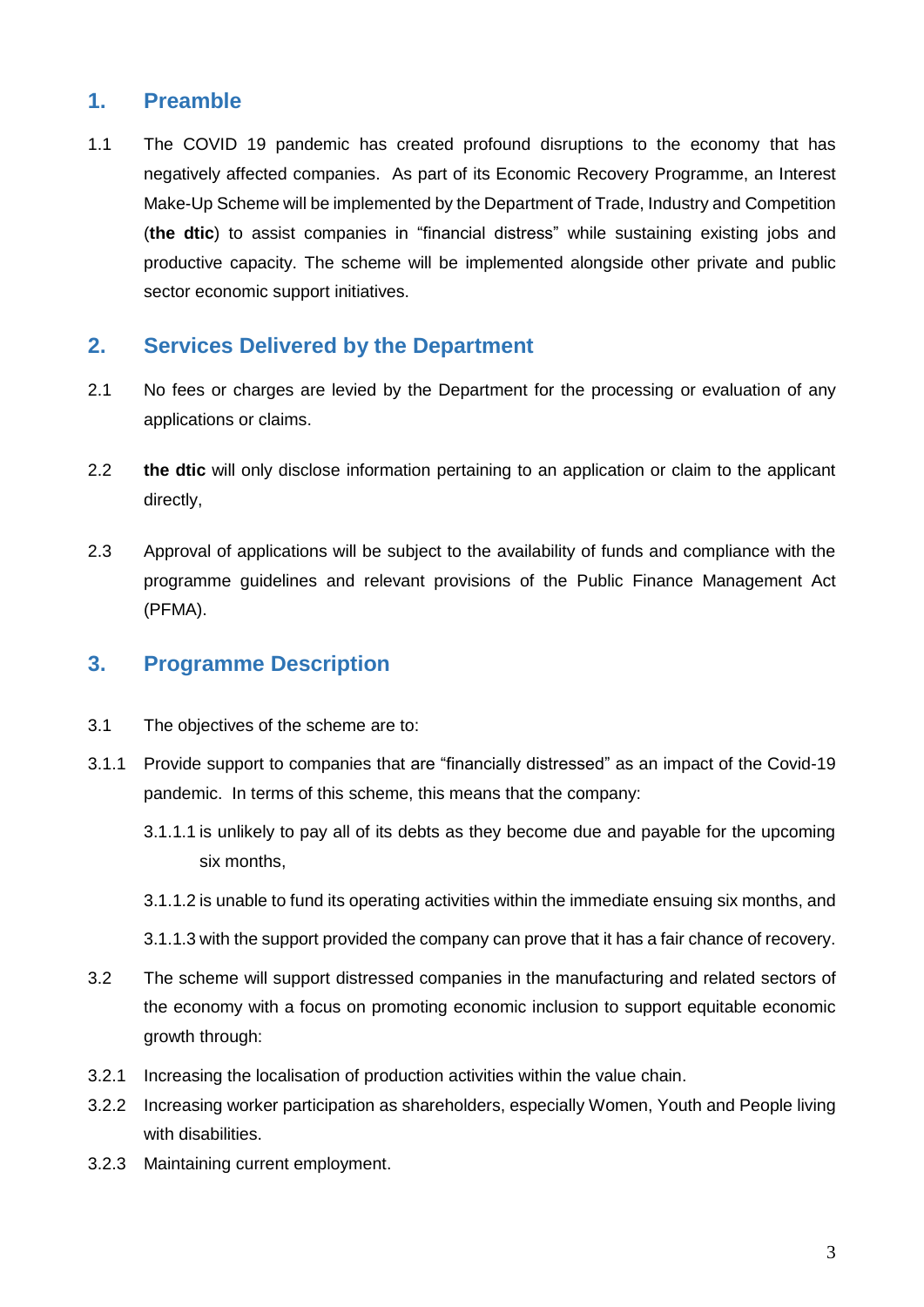# <span id="page-3-0"></span>**4. Mandatory conditions**

- 4.1 The applicant must:
- 4.1.1 Be a registered legal entity in South Africa in terms of the Companies Act, 1973 (as amended) or the Companies Act, 2008 (as amended); the Close Corporations Act, 1984 (as amended) or the Co-operatives Act, 2005 (as amended).
- 4.1.2 Be an existing business with a trading history of more than 12 months.
- 4.1.3 Be a taxpayer in good standing and must, in this regard provide a valid tax clearance certificate at application.
- 4.1.4 Be involved in the manufacturing and related sectors of the economy.
- 4.1.5 Have a business case/turnaround strategy that demonstrates that the entity can prove it can be viable with support and lead to future sustainability.
- 4.1.6 Have a Financier (public or private) in place that supports the business case/turnaround strategy.
- 4.1.7 Ensure that current employment is safe-guarded.
- 4.1.8 Defer the payments of Director's emoluments.
- 4.1.9 Defer payments to inter-related companies, connected companies and payment of royalties.
- 4.1.10 Incorporate additional management capacity and expertise to improve the viability of the company.
- 4.1.11 Reduce the salaries of Executive and Senior Management.
- 4.1.12 Must be B-BBEE compliant in terms of the B-BBEE codes (achieve level 1 to level 4) and submit a valid B-BBEE certificate of compliance or sworn affidavit, as per revised B-BBEE codes published in October 2013 (as amended) until 31st December 2024.
- 4.1.13 Commit to local procurement.

#### <span id="page-3-1"></span>**5. Support offering:**

- 5.1 The purpose of the scheme is to offer financially distressed qualifying applicants an opportunity to access grant funding to off-set interest costs on working capital. Support will be based on the following:
- 5.1.1 A business case/turnaround strategy that is supported by a private or public sector financier that is registered with the Financial Sector Conduct Authority (FSCA).
- 5.1.2 A business case/turnaround strategy plans that demonstrates the business recovering within a reasonable timeframe of 18 – 36 months.
- 5.1.3 The business enhancing management capacity and expertise.
- 5.1.4 Off-setting interest costs up to the prime interest rate on working capital facilities that have been negotiated by the applicant with a primary lender that is registered with the FSCA.